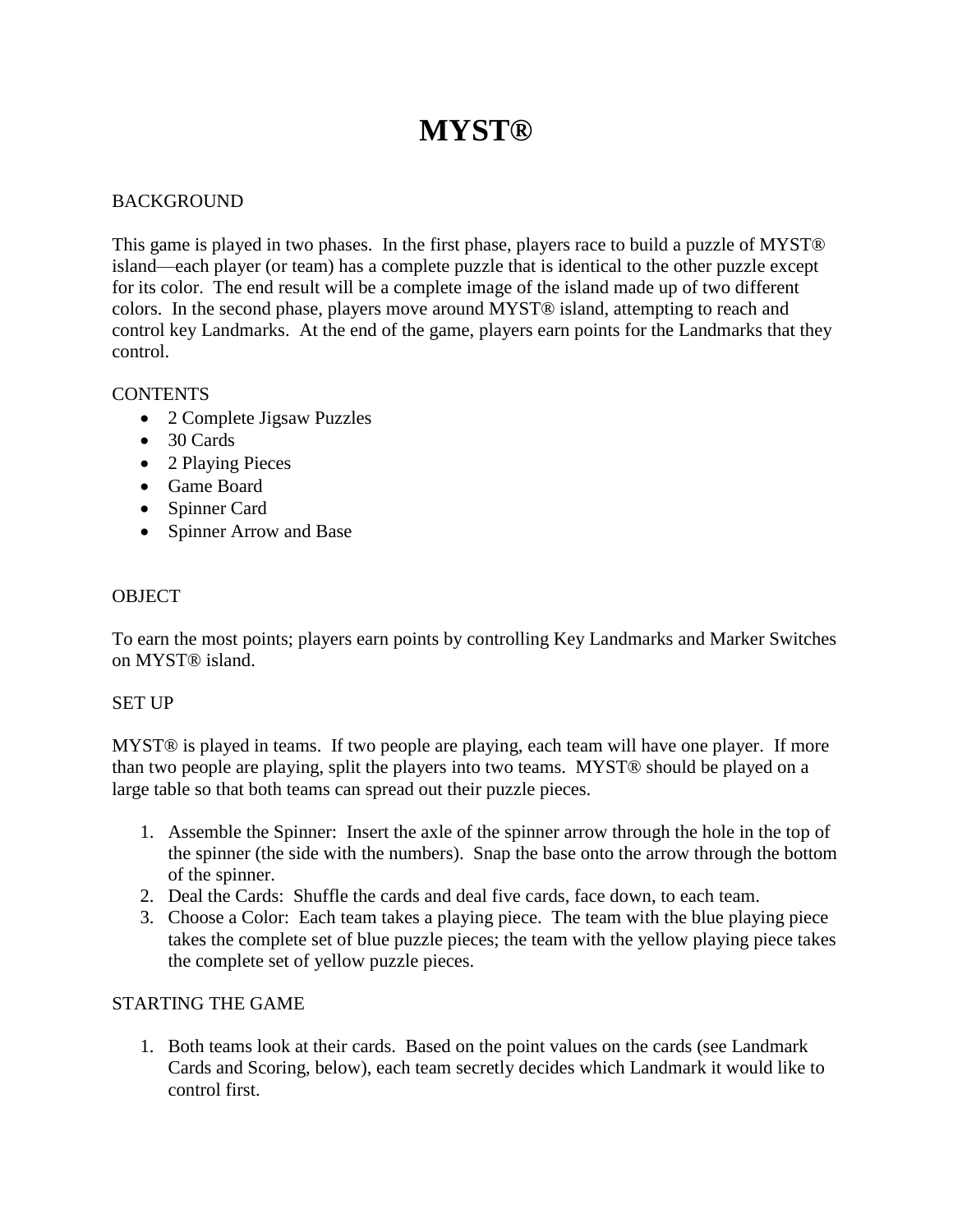- 2. Each Landmark has one puzzle piece with the MYST® logo on it. This is called the Key Landmark Piece. Each team finds the Key Landmark Piece of its own color for the Landmark that it has chosen.
- 3. The team with the youngest player goes first by placing the Key Landmark Piece that it chose on the board, in position (see rule #4 in The Puzzle Phase—Building MYST® Island, below).
- 4. The other team places the Key Landmark Piece that it chose on the board in its position. If the second team chose the same Key Landmark Piece that the first team played, the second team chooses another Key Landmark Piece and places it on the board, in position.

# THE PUZZLE PHASE—BUILDING MYST ISLAND

- 1. Once each team has placed its first Key Landmark Piece, the race to build the puzzle begins.
- 2. Teams do not have to take turns; they build the puzzle, using puzzled pieces of their color, as quickly as they can.
- 3. Teams may only place puzzle pieces that touch a puzzle piece of their color already on the board. For example, if a team starts with the Key Landmark Piece for the rocket ship, the second piece that team plays must touch that piece. The third piece that it plays must touch one of the first two pieces.
- 4. Puzzle pieces must be placed so that the image on the piece matches the image that it covers on the game board.
- 5. The Puzzle Phase continues until the puzzle is finished and the tame board is completely covered.

# THE EXPLORATION PHASE—MOVING AROUND MYST® ISLAND

- 1. To start the Exploration Phase, the youngest player spines the spinner. The arrow will point to a number on the inner ring of the spinner card; this number is the number of turns that will be played in this game. One turn consists of both teams moving (just like a complete inning in baseball).
- 2. Each team places its playing piece on the first Key Landmark Piece that it placed on the board.
- 3. The team that placed the fewest puzzle pieces on the board goes first, by spinning the spinner, and moving the number of spaces indicated on the outer ring of the spinner. Each puzzle piece on the board counts as one space.
- 4. Teams may move fewer spaces than the number indicated, at their option.
- 5. Playing pieces may not share a space.
- 6. The exploration phase ends when both teams have moved the number of times that the youngest player spun. Except for scoring the game is over.

## REACHING AND CONTROLLING LANDMARKS

1. When a team reaches a Key landmark Piece that the other team placed, it may, at its option, lay its Key Landmark Piece for that Landmark on top of the other team's piece.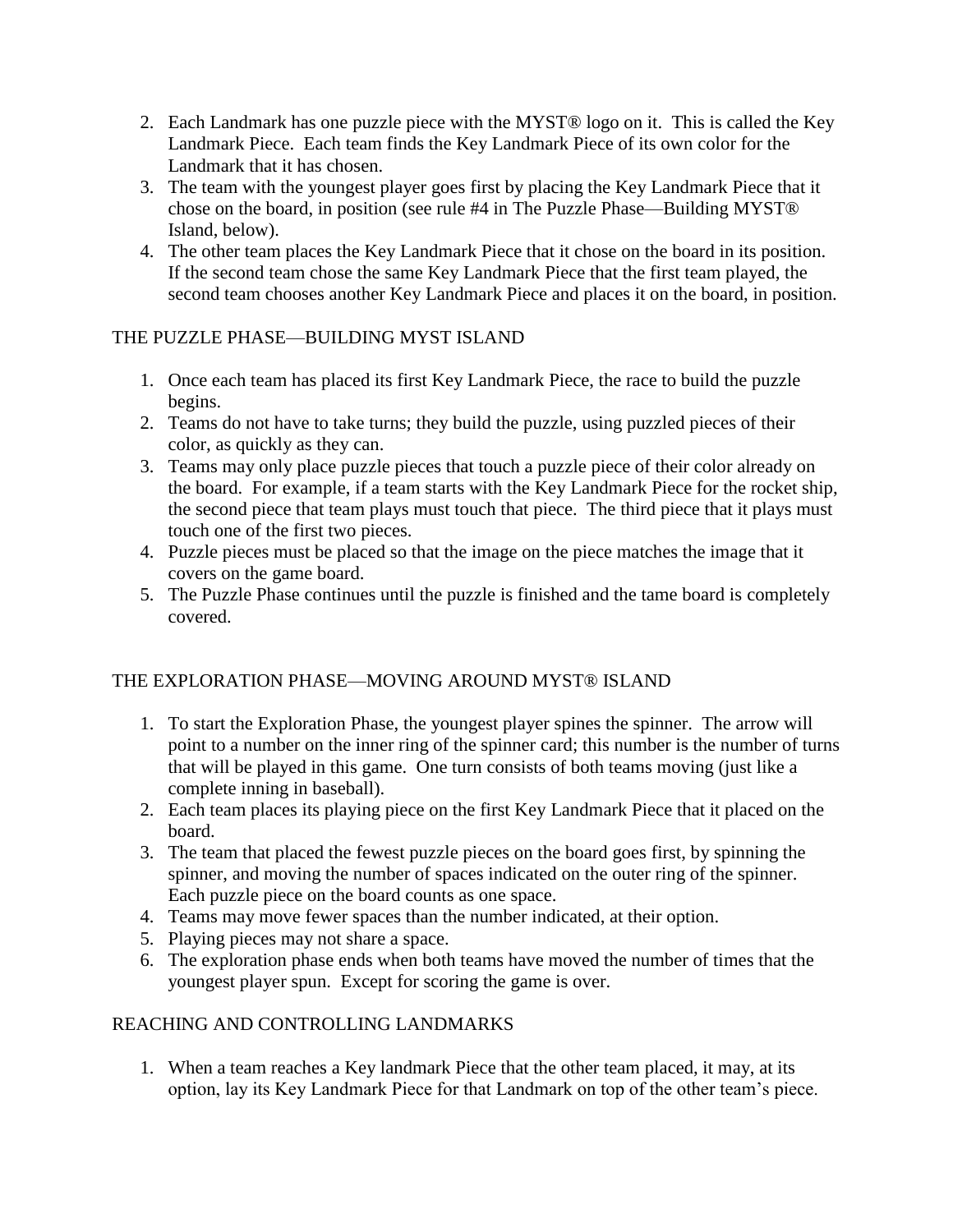- 2. When a team reaches a Key Landmark Piece that the other team laid on top of its Key Landmark Piece, it may, at its option remove the other team's Key Landmark Piece. The removed Key Landmark Piece is put aside; it may not be used again during this game.
- 3. At the end of the Exploration Phase, the yellow team controls the Landmarks that show yellow Key Landmark Pieces and the blue team controls the Landmarks that show blue Key Landmark Pieces.

For example, the yellow team places the Key Landmark Piece for the rocket ship during the Puzzle Phase. During the Exploration Phase, The blue team moves to the rocket ship's Key Landmark Piece. The blue team places the blue rocket ship Key Landmark Piece on top of the yellow rocket ship Key Landmark Piece. Later in the game, the yellow team moves to the rocket ship's Key Landmark Piece. The yellow team removes the blue team's piece and places it out of play. At the end of the Exploration Phase, the yellow team controls the rocket ship.

# LINKING BOOK CARDS

- 1. There are two Linking Book Cards in the game. These cards have different uses, depending on when they are played.
- 2. During the Puzzle Phase, a team may only play its Linking Book Card if the team is unable to place a puzzle piece on the board. The team turns over its Linking Book Card, and then places a puzzle piece on an open space on the board. A team may not replace one of the other team's with its piece.

For example, one team's puzzle pieces are surrounded or completely cut off, so that it cannot place a piece that will touch one of its pieces already on the board. This team turns over a Linking Book Card, and then places one of its pieces on an open spot on the board.

- 3. During the Exploration Phase, a team may use its Linking Book Card to jump to any space on the board. A team may play a Linking Book Card either before or after moving.
- 4. After being played in either phase, the Linking Book Card is discarded. Each Linking Book Card may be played only once per game.

## LANDMARK CARDS

- 1. Each Landmark Card has two types of point printed on it. The team that controls a Landmark at the end of the game earns the "Value" points on the card for that Landmark.
- 2. In addition, the team that controls a Landmark at the end of the game earns the "Bonus" points shown on the Landmark Card if it placed that Key Landmark Piece on the board during the Puzzle Phase. Bonuses are always worth two points.
- 3. Teams that hold more than one card for a Landmark earn Value points for every card that they hold for that Landmark, but may only earn one Bonus for that Landmark.

For example, the yellow team holds two rocket ships Key Landmarks Cards; one has a value of 4, one has a value of 5. If the yellow team controls the rocket ship Key Landmark Piece at the end of the Exploration Phase, it will earn 9 points from these cards. If the yellow team placed the rocket ship Key Landmark Piece during the Puzzle Phase, it earns an additional 2 points (for a total of 11 points.)